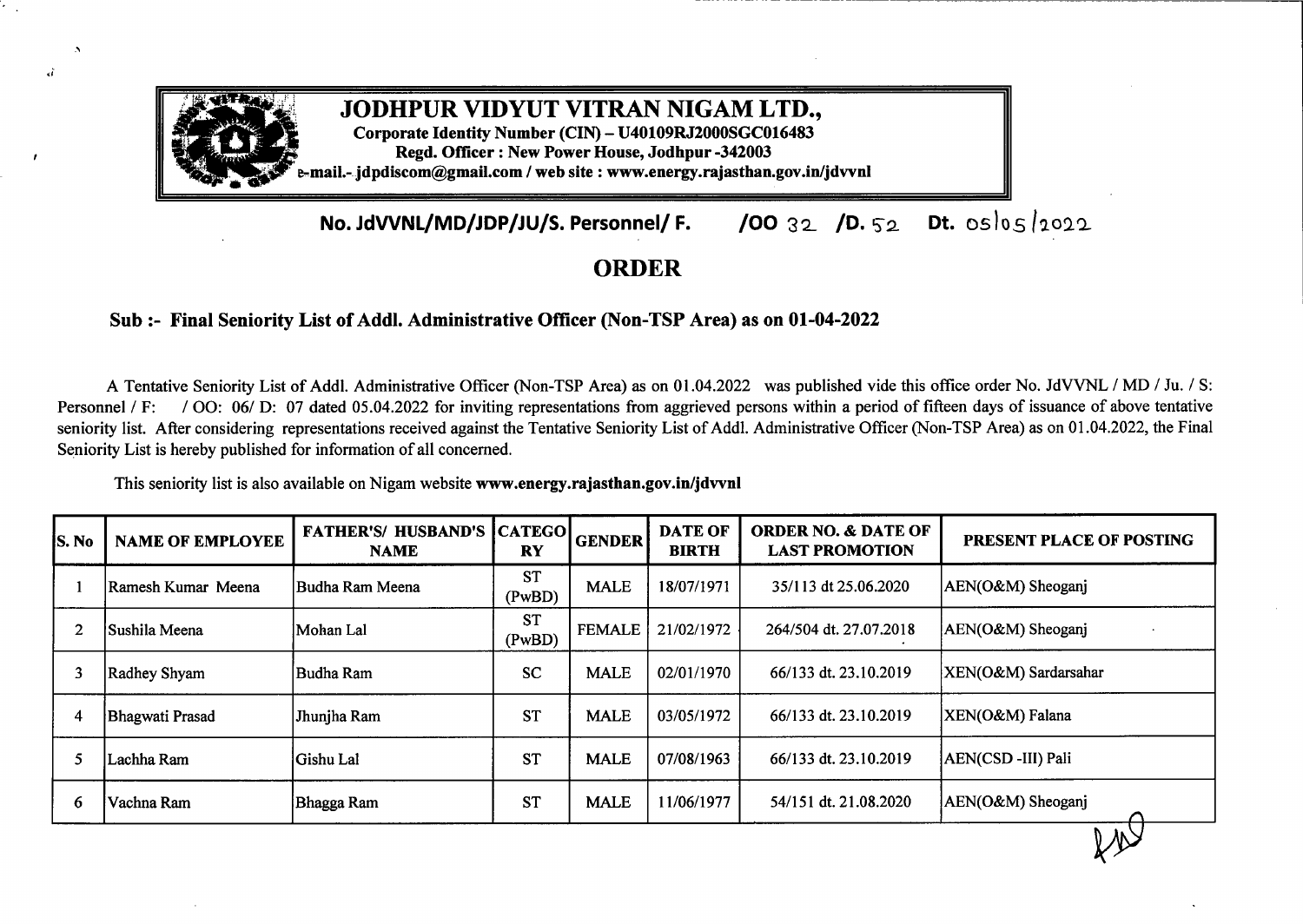| S. No           | <b>NAME OF EMPLOYEE</b> | <b>FATHER'S/ HUSBAND'S</b><br><b>NAME</b> | <b>CATEGO</b><br><b>RY</b> | <b>GENDER</b> | <b>DATE OF</b><br><b>BIRTH</b> | <b>ORDER NO. &amp; DATE OF</b><br><b>LAST PROMOTION</b> | PRESENT PLACE OF POSTING      |
|-----------------|-------------------------|-------------------------------------------|----------------------------|---------------|--------------------------------|---------------------------------------------------------|-------------------------------|
| 7               | Babu Lal                | Pama Ram                                  | <b>SC</b>                  | <b>MALE</b>   | 01/02/1969                     | 38/116 dt. 25.06.2020                                   | AEN(O&M) Bilara               |
| 8               | Shiv Lal                | Heeraji                                   | <b>SC</b><br>(PwBD)        | <b>MALE</b>   | 05/01/1967                     | 38/116 dt. 25.06.2020                                   | AO(O&M) Sirohi                |
| 9               | Babu Lal                | Maghaji                                   | <b>OBC</b>                 | <b>MALE</b>   | 04/07/1962                     | 38/116 dt. 25.06.2020                                   | AO(O&M) Jalore                |
| 10              | Hukma Ram               | Sona Ram                                  | OBC                        | <b>MALE</b>   | 02/07/1967                     | 38/116 dt. 25.06.2020                                   | AEN(O&M) Bhadarna             |
| $\overline{11}$ | Asha Ram Vyas           | B.D. Vyas                                 | <b>GEN</b>                 | <b>MALE</b>   | 15/06/1962                     | 38/116 dt. 25.06.2020                                   | XEN(BFL) Bikaner              |
| 12              | Trilok Chand            | Ram Ratan                                 | <b>GEN</b>                 | <b>MALE</b>   | 21/06/1964                     | 38/116 dt. 25.06.2020                                   | AEN(O&M) Kolayat              |
| 13              | Asha                    | Mangi Lal                                 | <b>GEN</b>                 | <b>FEMALE</b> | 19/04/1964                     | 38/116 dt. 25.06.2020                                   | AEN(CSD-A-I) Jodhpur          |
| 14              | Radhey Shyam            | Ramji Lal                                 | <b>GEN</b>                 | <b>MALE</b>   | 03/03/1966                     | 38/116 dt. 25.06.2020                                   | AEN(O&M) Srikaranpur          |
| 15              | Sita Ram Mali           | Kachawa Ram                               | <b>GEN</b>                 | <b>MALE</b>   | 25/03/1966                     | 38/116 dt. 25.06.2020                                   | AEN(M&P) Sirohi               |
| 16              | Sandeep Saran           | Kishna Ram                                | BC                         | <b>MALE</b>   | 25/08/1985                     | 38/116 dt. 25.06.2020                                   | AEN(O&M) Bajju                |
| 17              | Gagan Jasuja            | Mohan Kumar Jasuja                        | <b>GEN</b>                 | <b>MALE</b>   | 20/11/1978                     | 38/116 dt. 25.06.2020                                   | SE(O&M) Sriganganagar         |
| 18              | Shivpal Singh Shekhawat | Ghanshyam Singh                           | <b>GEN</b>                 | <b>MALE</b>   | 21/08/1988                     | 55/152 dt. 21.08.2020                                   | AEN(Rural) Nokha              |
| 19              | Manoj Kumar Saran       | T.R Saran                                 | BC                         | <b>MALE</b>   | 21/09/1987                     | 38/116 dt. 25.06.2020                                   | Secy(Admn.) Jodhpur           |
| 20              | Aasha Ram               | Mani Ram                                  | BC                         | <b>MALE</b>   | 10/02/1991                     | 38/116 dt. 25.06.2020                                   | <b>AEN(Rural)</b> Suratgarh   |
| 21              | Ashwini Dubey           | Satya Prakash Dubey                       | <b>GEN</b>                 | <b>MALE</b>   | 12/09/1987                     | 38/116 dt. 25.06.2020                                   | AEN(HTM-PC) Jodhpur           |
| 22              | Aakash Garg             | Pradeep Garg                              | <b>GEN</b>                 | <b>MALE</b>   | 07/01/1990                     | 38/116 dt. 25.06.2020                                   | AEN(O&M) Hanumangarh Junction |
| 23              | <b>Srikant Pareek</b>   | Gordhan Lal Pareek                        | <b>GEN</b>                 | <b>MALE</b>   | 05/07/1988                     | 38/116 dt. 25.06.2020                                   | AEN(O&M) Loonkaransar         |
|                 |                         |                                           |                            |               |                                |                                                         |                               |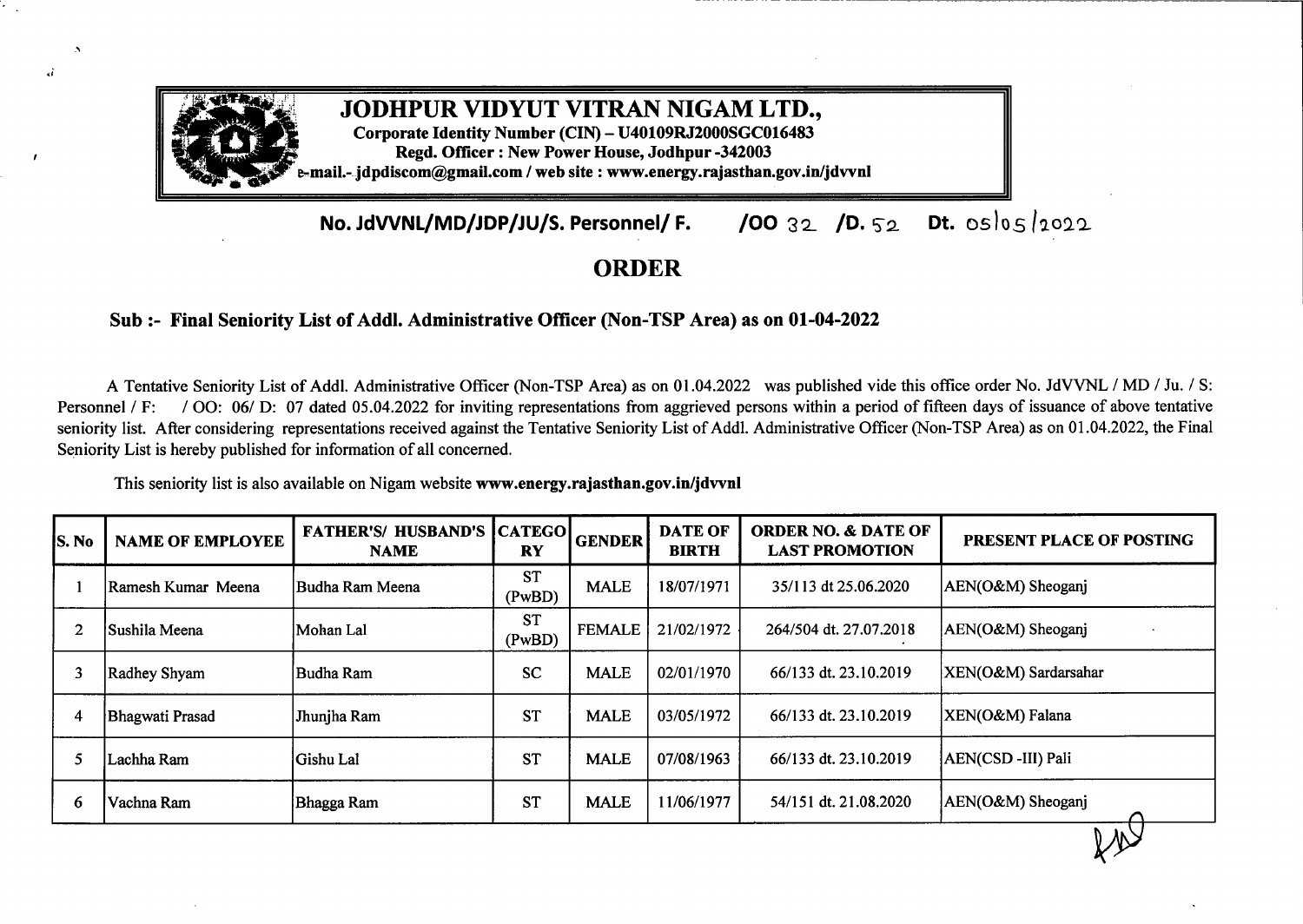| S. No | <b>NAME OF EMPLOYEE</b> | <b>FATHER'S/ HUSBAND'S</b><br><b>NAME</b> | <b>CATEGO</b><br><b>RY</b> | <b>GENDER</b> | <b>DATE OF</b><br><b>BIRTH</b> | <b>ORDER NO. &amp; DATE OF</b><br><b>LAST PROMOTION</b> | PRESENT PLACE OF POSTING  |
|-------|-------------------------|-------------------------------------------|----------------------------|---------------|--------------------------------|---------------------------------------------------------|---------------------------|
| 24    | Narsingh Lal            | Madho Lal                                 | <b>SC</b><br>(PwBD)        | <b>MALE</b>   | 16/11/1965                     | 44/127 dt. 07.07.2020                                   | AEN(O&M) Pipalia          |
| 25    | Sharvan Kumar           | Jagmal Ram                                | <b>SC</b>                  | <b>MALE</b>   | 15/02/1970                     | 44/127 dt. 07.07.2020                                   | AEN(O&M) Anoopgarh        |
| 26    | Ramesh Kumar            | Ratna Ram                                 | <b>SC</b>                  | <b>MALE</b>   | 20/09/1970                     | 44/127 dt. 07.07.2020                                   | AEN(O&M) Ramseen          |
| 27    | <b>Yusuff Ali</b>       | Rajak Khan                                | BC                         | <b>MALE</b>   | 10/09/1984                     | 44/127 dt. 07.07.2020                                   | XEN(O&M) Sadulpur         |
| 28    | Sunil Kumar             | Om Prakash                                | BC                         | <b>MALE</b>   | 02/06/1988                     | 55/152 dt. 21.08.2020                                   | AEN(O&M) Tibbi            |
| 29    | Satya Prakash           | Om Prakash                                | BC                         | <b>MALE</b>   | 11/07/1985                     | 55/152 dt. 21.08.2020                                   | XEN(Vig-DC), Jodhpur      |
| 30    | Ravindra Sandhu         | Daljeet Singh Sandhu                      | <b>GEN</b>                 | <b>MALE</b>   | 08/02/1987                     | 55/152 dt. 21.08.2020                                   | AEN(O&M) Bajju            |
| 31    | Mitali Ramdev           | Kedar Nath Ramdev                         | <b>GEN</b>                 | <b>FEMALE</b> | 05/03/1989                     | 127/284 dt 10.03.2021                                   | AEN(CSD-C-I) Jodhpur      |
| 32    | Suresh Kumar Paliwal    | Roopa Ram Paliwal                         | <b>SC</b>                  | <b>MALE</b>   | 19/05/1990                     | 127/284 dt 10.03.2021                                   | AEN(O&M) Sadri            |
| 33    | Mamta Giri              | Kishan Giri                               | BC                         | <b>FEMALE</b> | 20/05/1991                     | 128/285 dt 10.03.2021                                   | PO(O&M), Hanumangargh     |
| 34    | Dheeraj Kumar Sharma    | Dinesh Kumar Sharma                       | <b>GEN</b>                 | <b>MALE</b>   | 19/08/1987                     | 128/285 dt 10.03.2021                                   | SE (O&M) Churu            |
| 35    | Manish Kumar            | HariSingh Panwar                          | BC                         | <b>MALE</b>   | 02/03/1988                     | 40/121 dt. 26/07/2021                                   | AEN(CSD-C-II) Jodhpur     |
| 36    | Jhanwar Lal Suthar      | Pappu Ram Suthar                          | BC                         | <b>MALE</b>   | 04/01/1989                     | 40/121 dt. 26/07/2021                                   | <b>XEN(Civil) Bikaner</b> |
| 37    | Kamal Kishor Swami      | Kailash Chandra Swami                     | BC                         | <b>MALE</b>   | 03/04/1987                     | 40/121 dt. 26/07/2021                                   | AEN(Vig), Bikaner         |
| 38    | Anuja Aggarwal          | Mohd Aarif Khan                           | <b>GEN</b>                 | <b>FEMALE</b> | 25/01/1983                     | 40/121 dt. 26/07/2021                                   | AEN(CSD-D-III) Jodhpur    |
| 39    | Dimple Sharma           | Suresh Narayan Sharma                     | <b>GEN</b>                 | <b>FEMALE</b> | 02/09/1986                     | 40/121 dt. 26/07/2021                                   | AEN(O&M) Sujangarh        |
| 40    | Saroj Bishnoi           | L R Bishnoi                               | BC                         | <b>FEMALE</b> | 05/02/1987                     | 43/138 dt. 01/08/2021                                   | AEN(CSD-C-II) Jodhpur     |
|       |                         |                                           |                            |               |                                |                                                         |                           |

 $\hat{\mathbf{A}}$